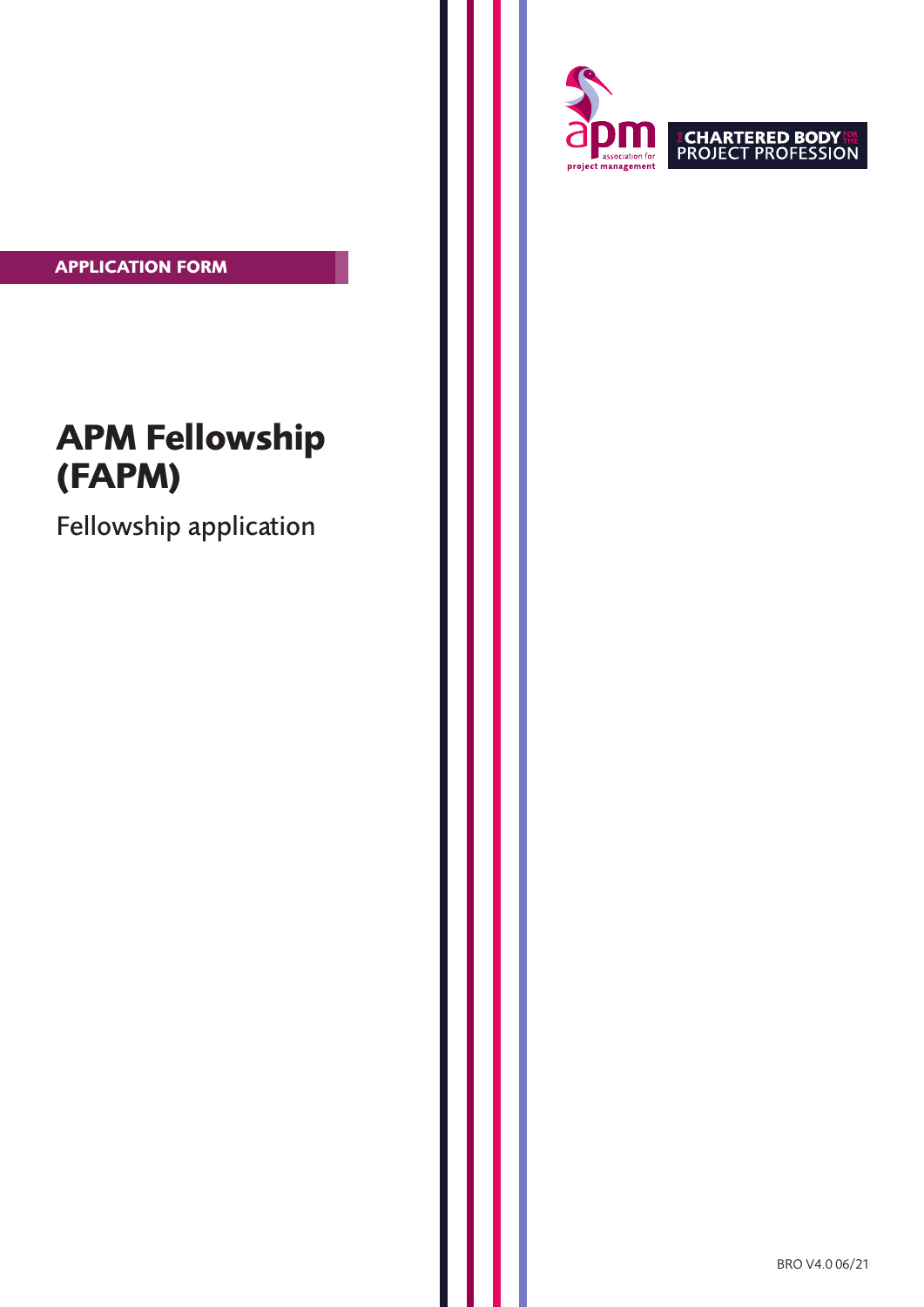# **APPLICATION**

# **Fellowship (FAPM)**

Please complete the digital form and return by email.

Alternatively, print and send the completed hard copy by post. Contact details can be found on the back page.

# **Section 1: About you**

| <b>Title</b>                                          | First name |                       |                   |  |
|-------------------------------------------------------|------------|-----------------------|-------------------|--|
| Surname                                               |            |                       | D.O.B. (DD/MM/YY) |  |
| Your contact details                                  |            |                       |                   |  |
| Home address                                          |            |                       |                   |  |
|                                                       |            |                       | Postcode          |  |
| Day Tel (inc STD)                                     |            | Evening Tel (inc STD) |                   |  |
| Mobile                                                |            | Email                 |                   |  |
| Are you a member of APM? (check the box that applies) |            |                       |                   |  |
| Associate                                             | Full       |                       |                   |  |
| If yes, membership number:                            |            |                       |                   |  |
|                                                       |            |                       |                   |  |
| Type of application (check the box that applies)      |            |                       |                   |  |
| New application                                       | Re-join    |                       | Upgrade           |  |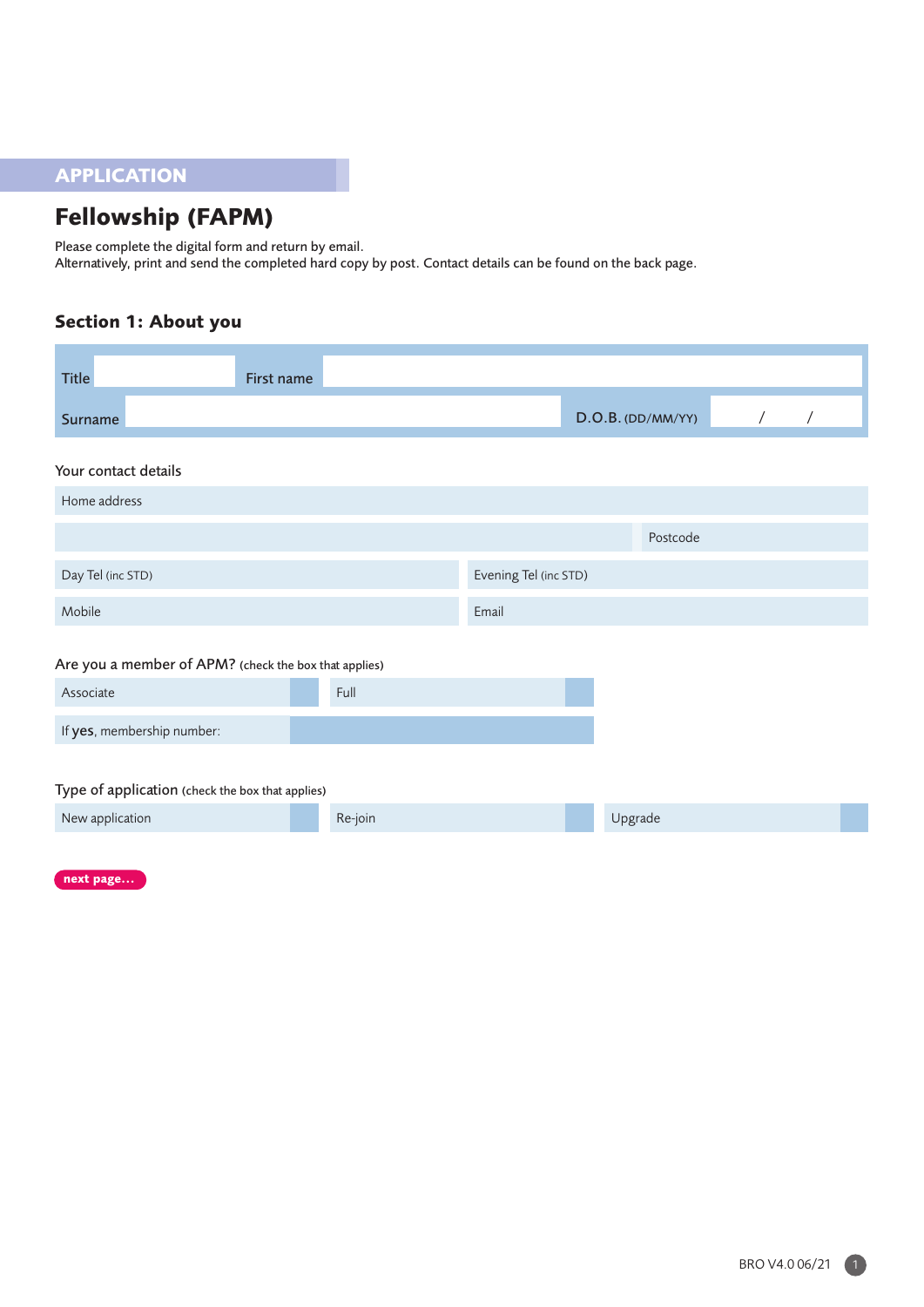## **Section 2: Your employment history**

Please provide us with details of your current employer

Is your current employer an APM Corporate Partner (**Yes/No**)

See here for current list:

**[apm.org.uk/corporate-partnership-programme/corporate-partner-list/](https://www.apm.org.uk/corporate-partnership-programme/corporate-partner-list/)**

| Company name    |               |          |
|-----------------|---------------|----------|
| Company address |               |          |
|                 |               | Postcode |
| Email (work)    | Your position |          |
|                 |               |          |

#### Please state which is your preferred address for future correspondence?

| By post? (state <b>Home or Work</b> ) | By email? (state <b>Home or Work</b> ) |
|---------------------------------------|----------------------------------------|
|---------------------------------------|----------------------------------------|

### **Section 3: Project experience**

Please tick one of the following:

| I have held Full membership of APM for at least 5 years and<br>have a minimum of five years' additional project delivery experience | I have a minimum of 10 years' project delivery experience |  |
|-------------------------------------------------------------------------------------------------------------------------------------|-----------------------------------------------------------|--|
|                                                                                                                                     |                                                           |  |
| Job title                                                                                                                           | Company name                                              |  |
| Start date                                                                                                                          | End date                                                  |  |
|                                                                                                                                     |                                                           |  |
| Job title                                                                                                                           | Company name                                              |  |
| Start date                                                                                                                          | End date                                                  |  |
|                                                                                                                                     |                                                           |  |
| Job title                                                                                                                           | Company name                                              |  |
| Start date                                                                                                                          | End date                                                  |  |

Please continue on an additional sheet, if necessary.

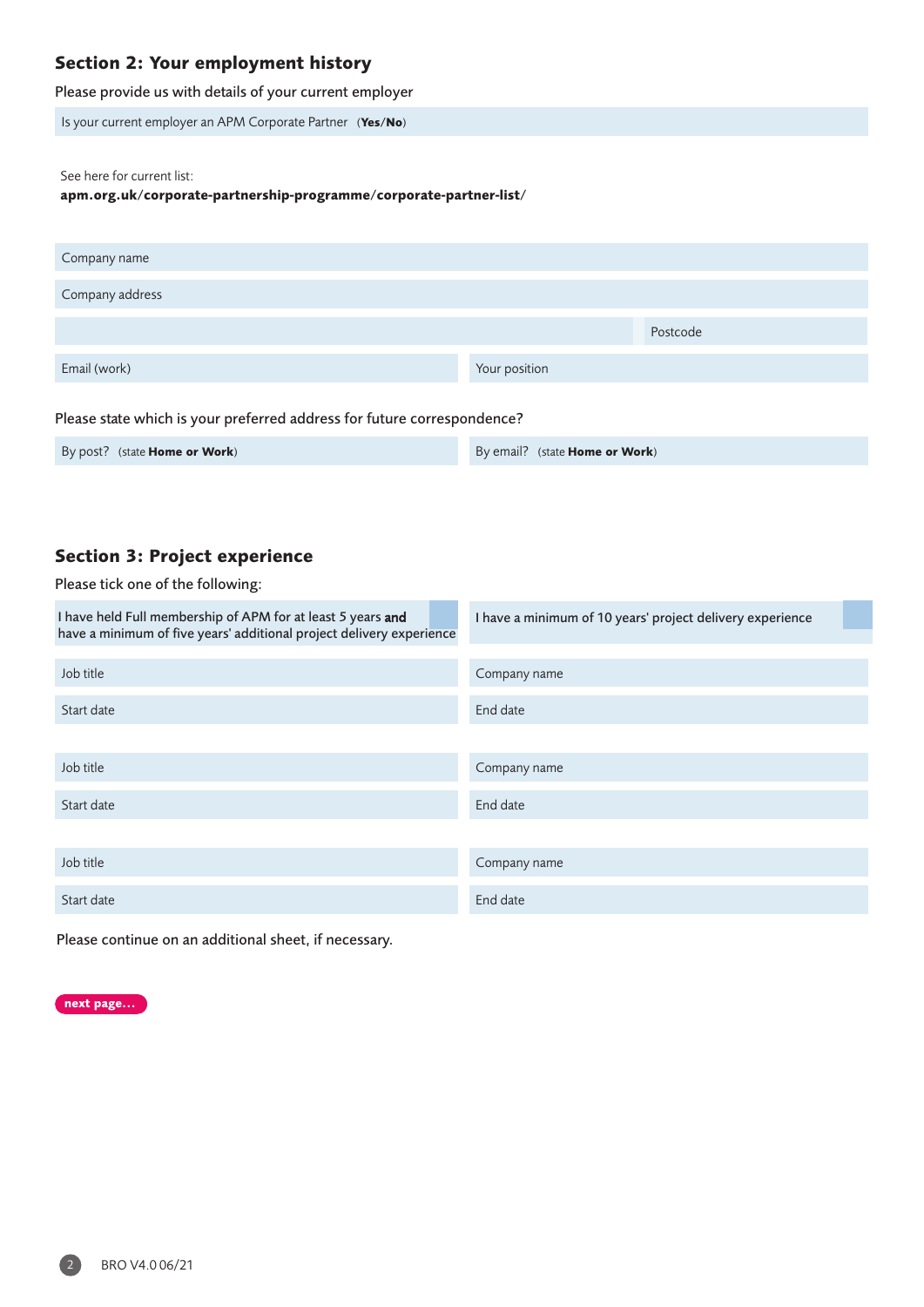You will need to provide a summary which includes your own specific accountabilities or responsibilities in relation to the project delivery experience as a practitioner against the roles referenced.

There is a word limit for your project experience of 500 words.

Additional evidence to demonstrate your experience will not be accepted, you should utilise your word count appropriately.

Write your answers in the first person, "I did...". Avoid jargon and company acronyms - remember the panel members won't know your organisation so explain things as clearly as you can.

For further information, please see the **APM Fellowship (FAPM) guidance notes.**

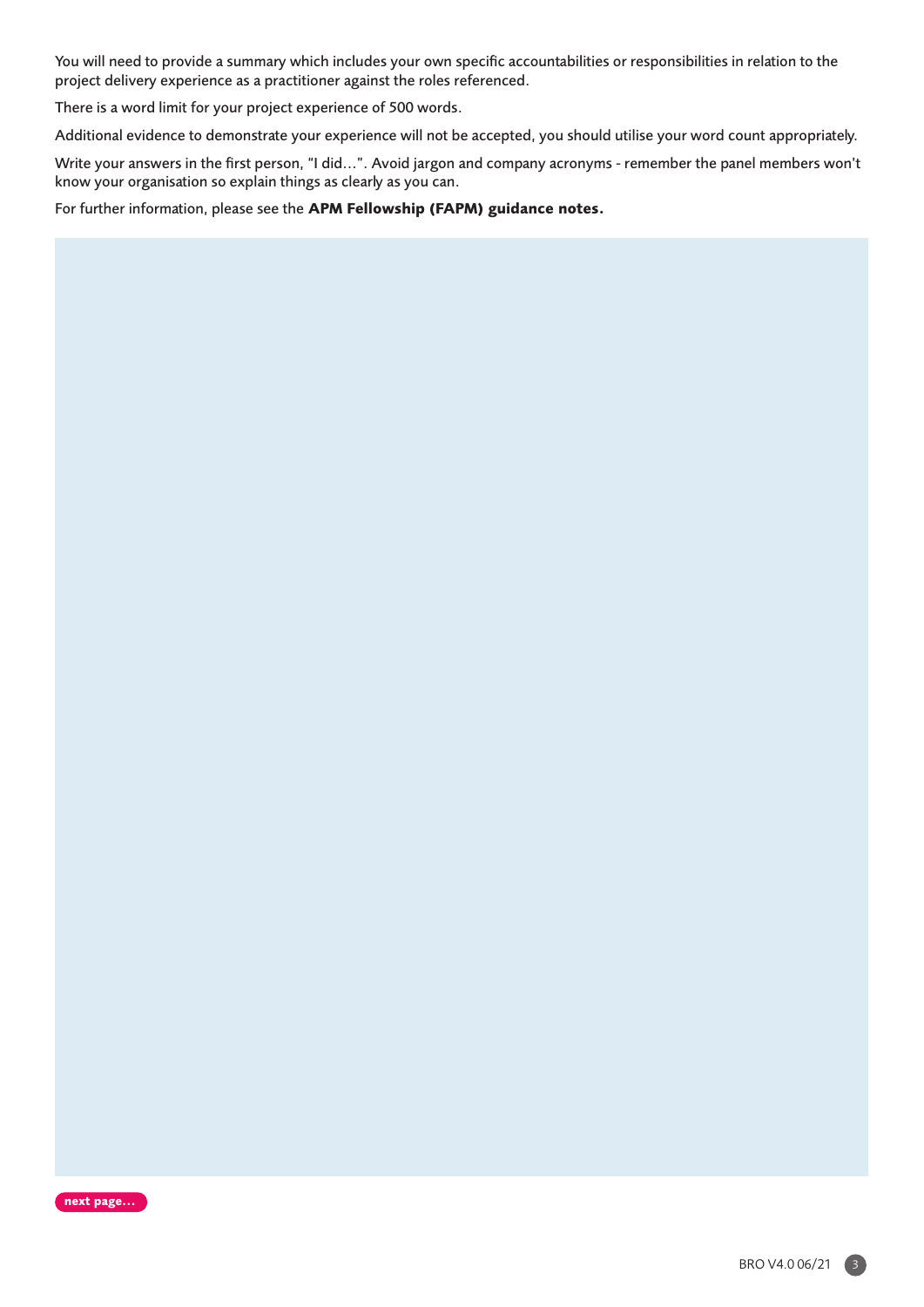# **Section 4: Statements of support - personal and third party**

#### **1. Personal statement**

Please provide a statement evidencing how you meet at least **one** of the following eligibility criteria: recognition, contribution to others in the profession or shaping the profession. You can use up to a maximum of 1500 words for the statement. Additional evidence to demonstrate your experience will not be accepted, you should utilise your word count appropriately.

#### **2. Third party statement**

You must provide two **statements of support** from two different people, confirming that these individuals are happy to support your application by signing a pre-written document. You will need to contact these people in advance and have them complete the statement. The **statement of support** can be downloaded from our website: **[apm.org.uk/membership/full-member](https://www.apm.org.uk/apm-privacy-statement/)**

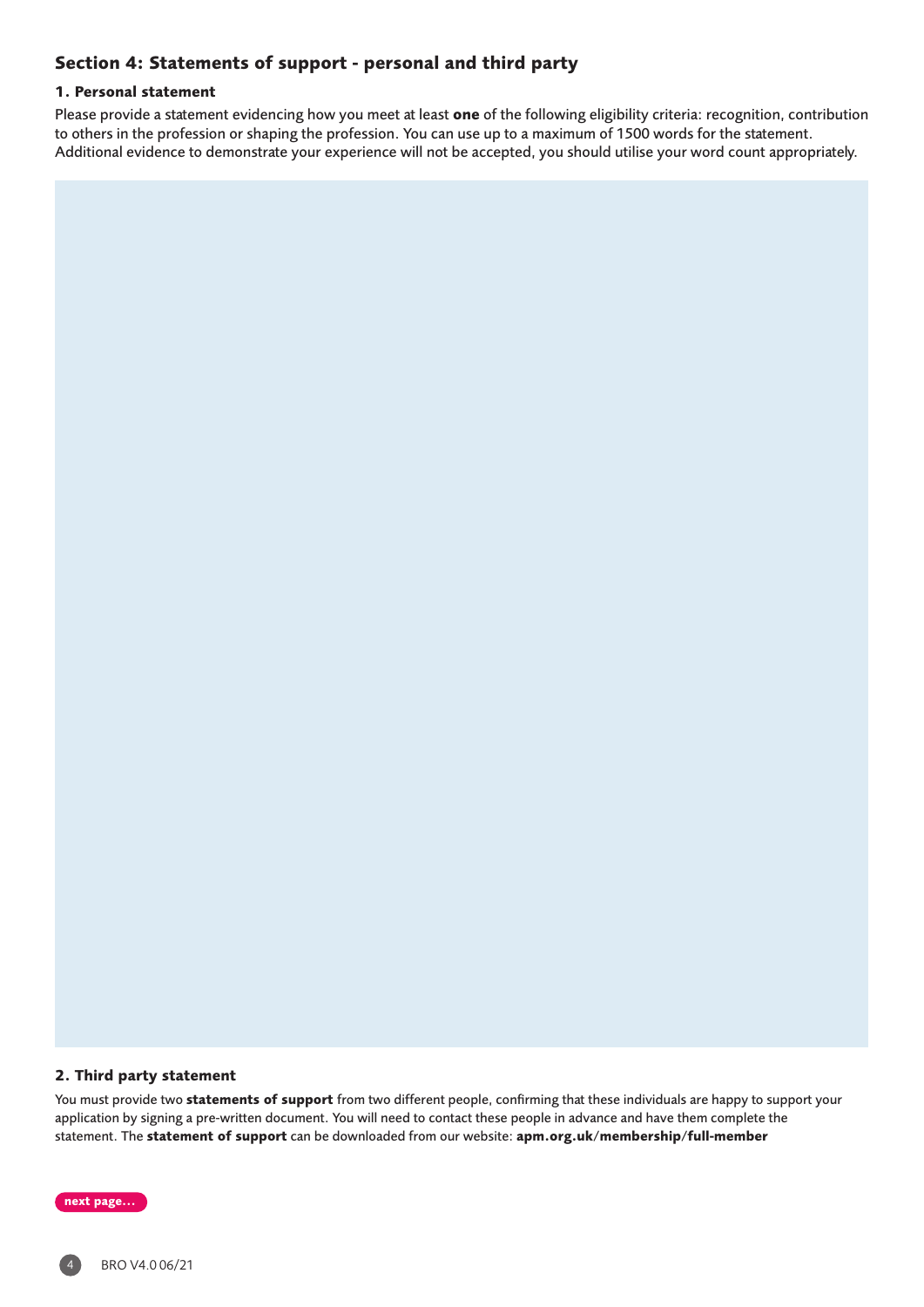### **Section 5: Payment details - new members/re-joins only**

If you are a current member of APM, please leave this section blank. Where fees are applicable, payment must be received before we are able to process the application.

Please refer to the APM website for all current fees – **<apm.org.uk/membership>**

| Subscription fee $E$                                |
|-----------------------------------------------------|
|                                                     |
| Promotional code (if applicable):                   |
|                                                     |
|                                                     |
| Literature request* (If required, check the box/es) |
|                                                     |
| International Journal of Project Management         |

\*Additional cost – please contact the **APM membership team** for the applicable fee.

#### Total £

#### 1. Payment by card (check the box that applies)

If you wish to pay via card, please supply a telephone number you wish us to contact you on.

| American Express                                                                  | Visa | Mastercard |  | UK Maestro/Delta |  |
|-----------------------------------------------------------------------------------|------|------------|--|------------------|--|
| Day Tel (inc STD)                                                                 |      |            |  |                  |  |
| 2. Payment by cheque (check the box)                                              |      |            |  |                  |  |
| Make cheque payable to 'Association for Project Management'                       |      |            |  |                  |  |
| Please return by post to APM at the contact address on the back page.             |      |            |  |                  |  |
| 3. Payment by Direct Debit (check the box)                                        |      |            |  |                  |  |
| To set up a Direct Debit mandate contact <b>info@apm.org.uk</b> for a form        |      |            |  |                  |  |
| Please return by post or email to APM using the contact details on the back page. |      |            |  |                  |  |

### **Section 6: Data protection and preferences**

**Data protection:** We look after your data carefully; please ask for our privacy policy or go to: **[apm.org.uk/apm-privacy-statement](https://www.apm.org.uk/apm-privacy-statement/)** for more details. We'd like to send you information about APM, project management and our products and services.

You can tell us how you'd like to receive information online or by calling us, and opt out at any time:

**Yes please** – I'd like you to keep me up to date (check the box)

**No thanks** – only send me essential information (check the box)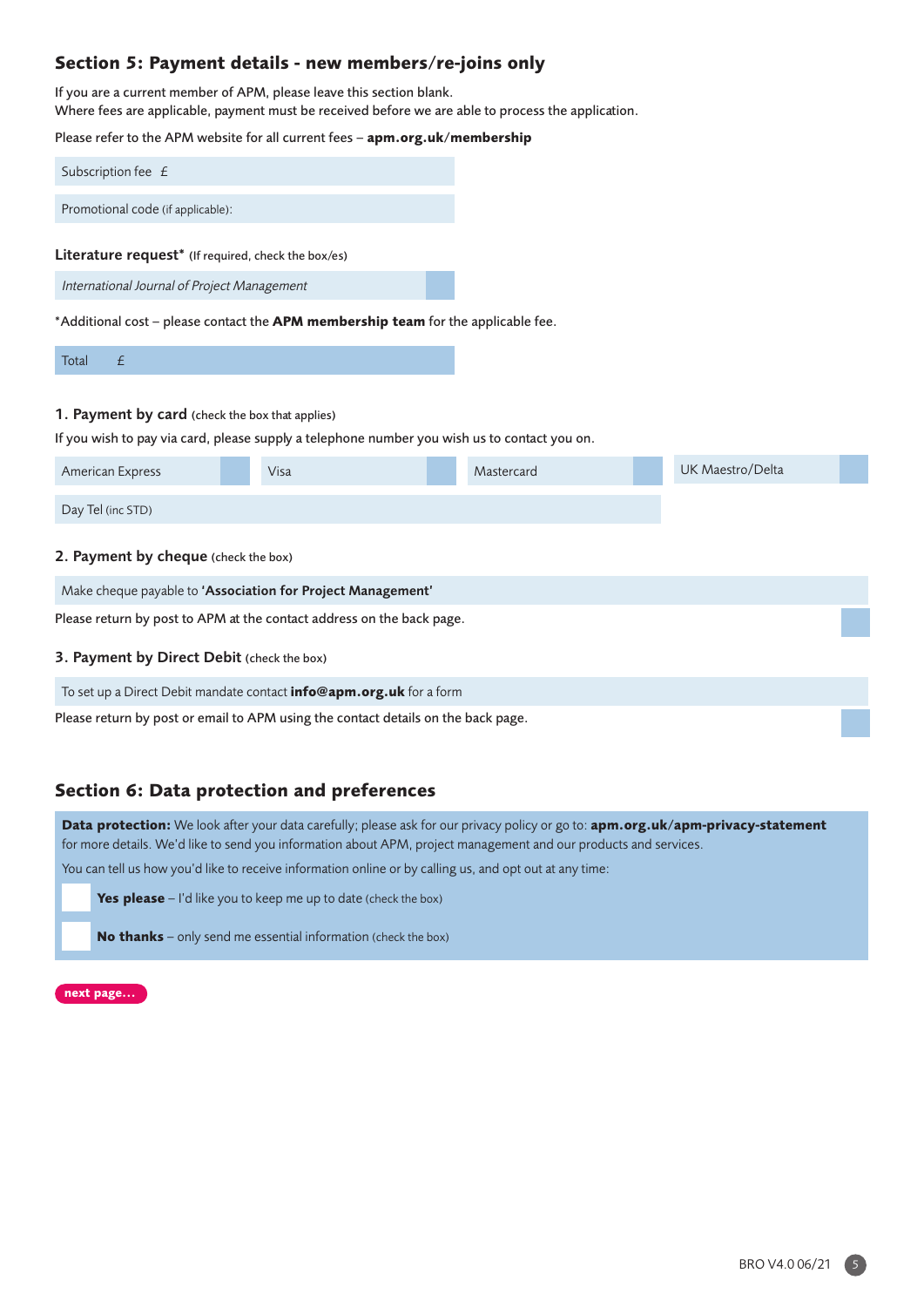# **Section 7: Declaration**

| I agree to be bound by the APM Code of Professional Conduct                                                                                      |
|--------------------------------------------------------------------------------------------------------------------------------------------------|
| I agree to abide by the <b>terms and conditions</b> of this subscription, which include the APM Code of Professional Conduct.                    |
| Click the sign icon in the Fill & Sign toolbar $\mathbb Z$ on the right and then choose whether you want to add your signature or just initials. |
| Signature                                                                                                                                        |
| Name                                                                                                                                             |
| Date                                                                                                                                             |

# **Section 8: Application checklist**

Please check the boxes

Completed ALL sections of your application

Attached two statements of support

Enclosed the subscription fee (if applicable)